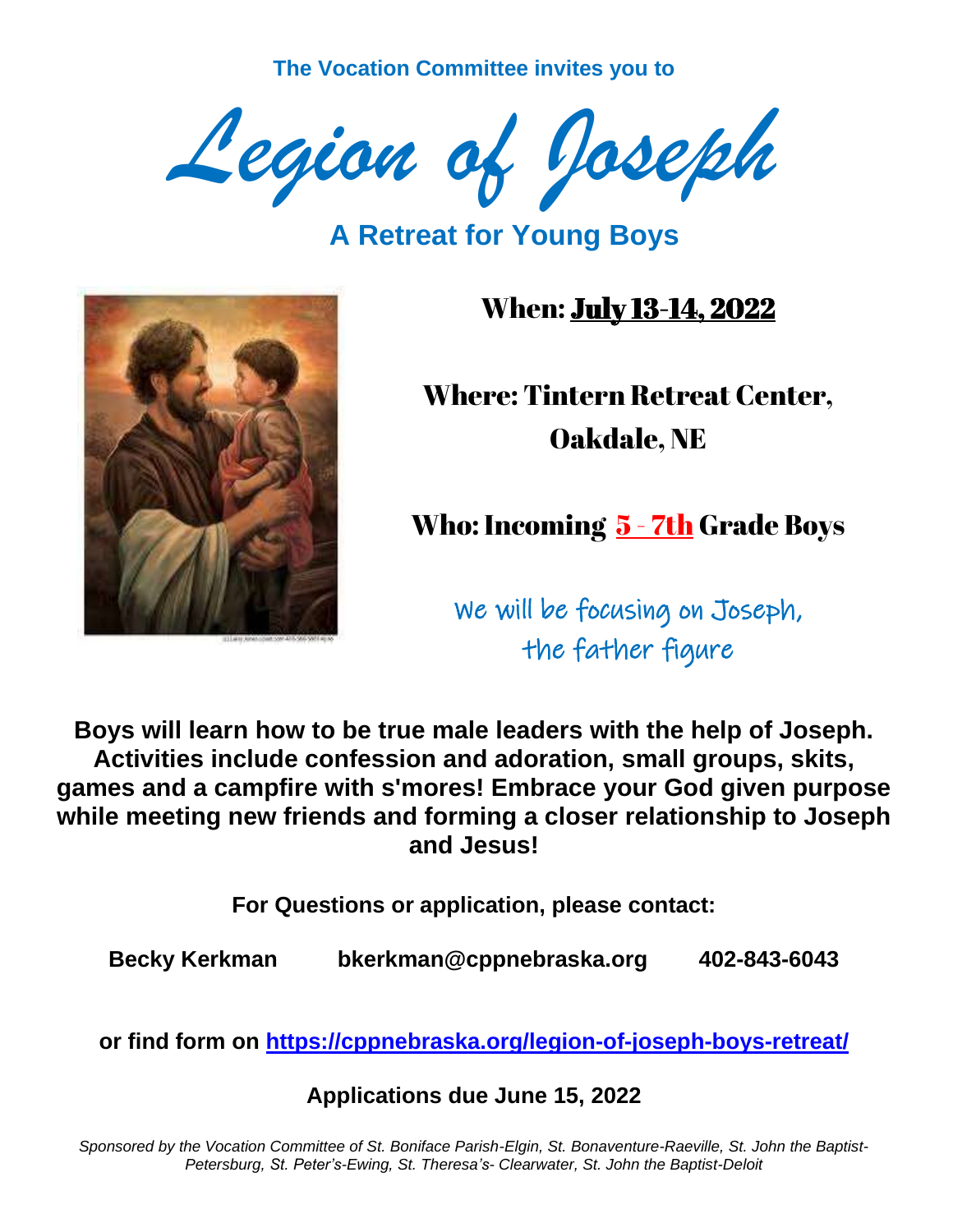# **LEGION OF JOSEPH** REGISTRATION FORM

#### **Note change: Incoming 5 th - 7 th Grade Boys July 13-14, 2022**

|                                        |                               | School ________________________________Grade (for 2022-23 school year) ________ |        |  |  |                                                                                         |  |
|----------------------------------------|-------------------------------|---------------------------------------------------------------------------------|--------|--|--|-----------------------------------------------------------------------------------------|--|
| Age at time of retreat _____           |                               |                                                                                 |        |  |  |                                                                                         |  |
|                                        |                               |                                                                                 |        |  |  |                                                                                         |  |
|                                        |                               |                                                                                 |        |  |  | Mother's Name ___________________________________Cell phone ____________________        |  |
|                                        |                               |                                                                                 |        |  |  |                                                                                         |  |
|                                        |                               |                                                                                 |        |  |  |                                                                                         |  |
|                                        |                               |                                                                                 |        |  |  | Please put my son in a group with (pick one friend) ____________________________        |  |
|                                        |                               |                                                                                 |        |  |  |                                                                                         |  |
| <u>T-shirt size (Circle one)</u>       |                               |                                                                                 |        |  |  |                                                                                         |  |
| Youth Size 5 M L                       |                               |                                                                                 |        |  |  |                                                                                         |  |
| Adult Size S                           |                               |                                                                                 | M L XL |  |  |                                                                                         |  |
|                                        |                               |                                                                                 |        |  |  |                                                                                         |  |
|                                        |                               |                                                                                 |        |  |  | Please send \$45 (checks payable to St. Boniface Church) along with all three forms to: |  |
| St. Boniface Church - Legion of Joseph |                               |                                                                                 |        |  |  |                                                                                         |  |
| c/o Becky Kerkman                      |                               |                                                                                 |        |  |  |                                                                                         |  |
| PO Box B                               |                               |                                                                                 |        |  |  |                                                                                         |  |
| <b>Elgin, NE 68636</b>                 |                               |                                                                                 |        |  |  |                                                                                         |  |
|                                        | Application due June 15, 2022 |                                                                                 |        |  |  |                                                                                         |  |
|                                        |                               |                                                                                 |        |  |  |                                                                                         |  |
|                                        |                               |                                                                                 |        |  |  |                                                                                         |  |

*Sponsored by the Vocation Committee of St. Boniface Parish-Elgin, St. Bonaventure-Raeville, St. John the Baptist-Petersburg, St. Peter's-Ewing, St. Theresa's- Clearwater, St. John the Baptist-Deloit* 

| <b>Office Use</b> Date Received | <b>Amount Received</b>   | Confirmation |
|---------------------------------|--------------------------|--------------|
|                                 | $\Box$ Cash $\Box$ Check |              |

 $\overline{\phantom{a}}$  , and the contract of the contract of the contract of the contract of the contract of the contract of the contract of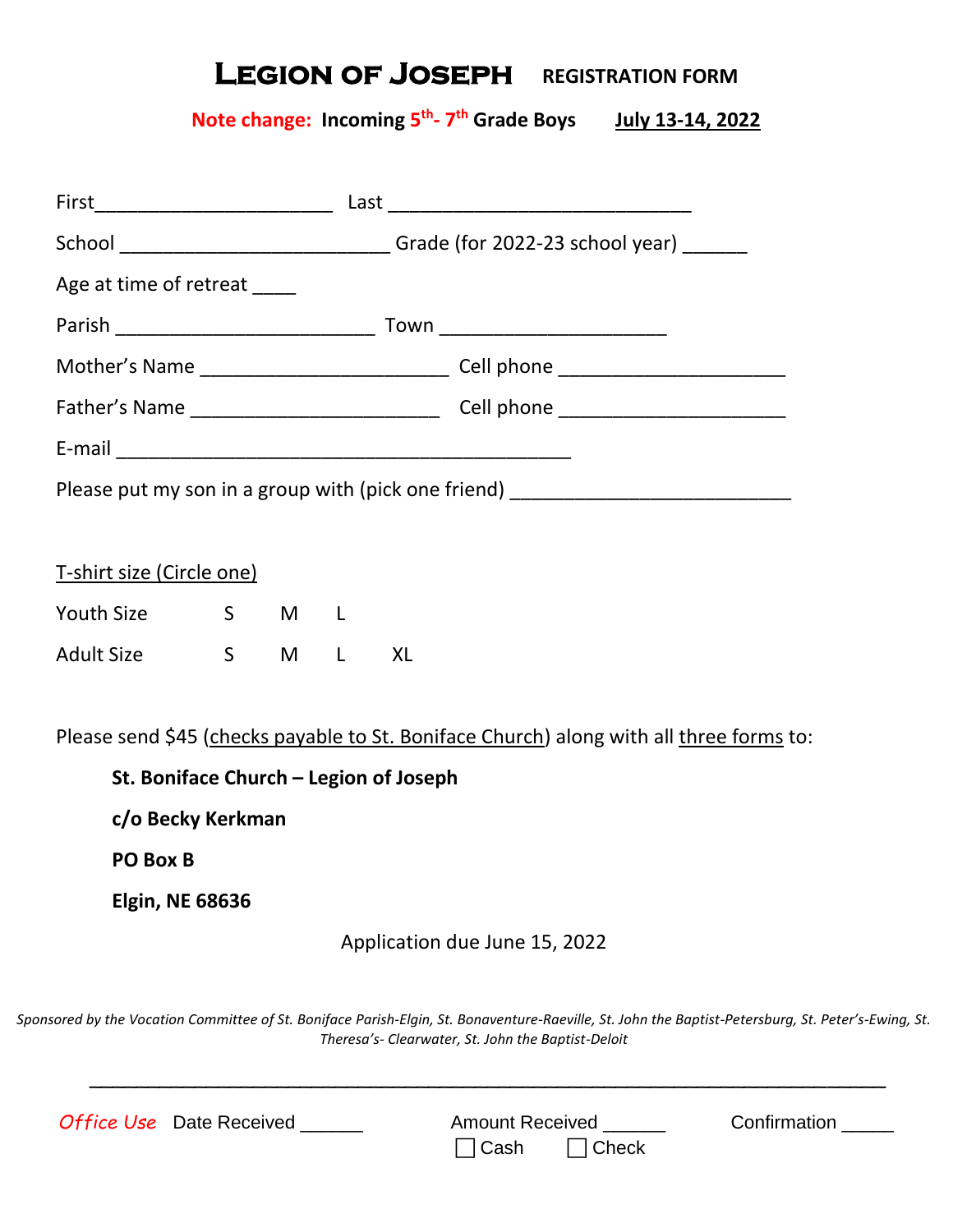# **LEGION OF JOSEPH HEALTH FORM**

### **July 13-14, 2022**

| Medical/Accidental Insurance Information:                                                                                                                                                 |  |
|-------------------------------------------------------------------------------------------------------------------------------------------------------------------------------------------|--|
|                                                                                                                                                                                           |  |
|                                                                                                                                                                                           |  |
| List any diagnoses, medical history, or problems that might prevent full participation in camp<br>activities or would be helpful for the Legion of Joseph directors to know (e.g. asthma, |  |
| Please list all child's medications including the dosage and directions for administration.                                                                                               |  |
|                                                                                                                                                                                           |  |
|                                                                                                                                                                                           |  |
| I authorize Legion of Joseph to give my child age-appropriate doses of the following, if needed:                                                                                          |  |

Tylenol/acetaminophen Advil/Ibuprofen Benadryl Tums